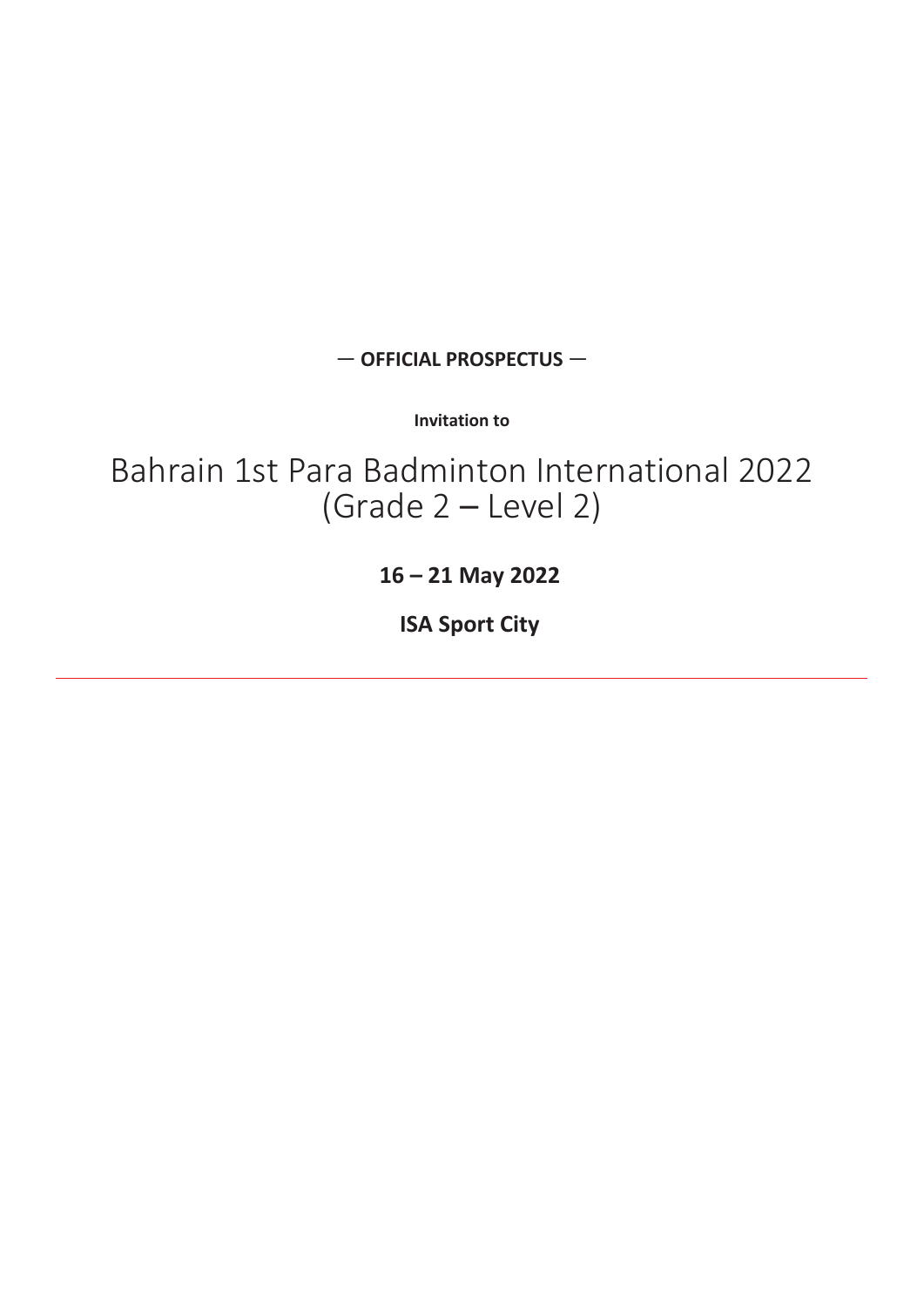## **1. General Details**

| Organiser                          | <b>BAHRAIN PARALYMPIC</b><br><b>COMMITTE</b><br><b>Bld 2431</b><br>Rd No 2831<br>Seef 428<br>Kingdom of Bahrain<br>T: +973 1755 8467/ +973 1755 8459<br>E: info@npc.bh W: https://www.npc.bh                                               |
|------------------------------------|--------------------------------------------------------------------------------------------------------------------------------------------------------------------------------------------------------------------------------------------|
| <b>Sanction</b>                    | <b>Badminton World Federation</b>                                                                                                                                                                                                          |
| <b>Competition</b><br><b>Dates</b> | Monday, 16 to Saturday, 21 May 2022                                                                                                                                                                                                        |
| <b>Competition</b><br>Venue        | ISA SPORT CITY, HALL D<br>PO Box 33522 Manama,<br>Kingdom of Bahrain<br>Google Maps Link:<br>shorturl.at/cCKY9<br>Website: https://www.npc.bh/bahrain-disabled-sports-federation/?lang=en                                                  |
| <b>Media Links</b>                 | Championships website: TBD<br><b>O</b> @bahrainnpc<br>$\blacktriangleright$ bahrainnpc<br>@bahrainnpc<br>@bahrainnpc                                                                                                                       |
| Referee<br><b>Team</b>             | <b>Referee:</b><br>Pencho Stoynov (BUL) / Email: p.stoynov63@gmail.com<br><b>Deputy Referees:</b><br>Lui Wan Swee (MAS) / Email: wslui168@gmail.com<br><b>Technical Delegate</b><br>Carmen Martinez (ESP) / Email: cmvillanueva@hotmail.es |
| <b>Chief</b><br><b>Classifier</b>  | <b>Chief Classifier</b><br>Nevin Aysel Guzel (TUR) / Email: classification@bwf.sport                                                                                                                                                       |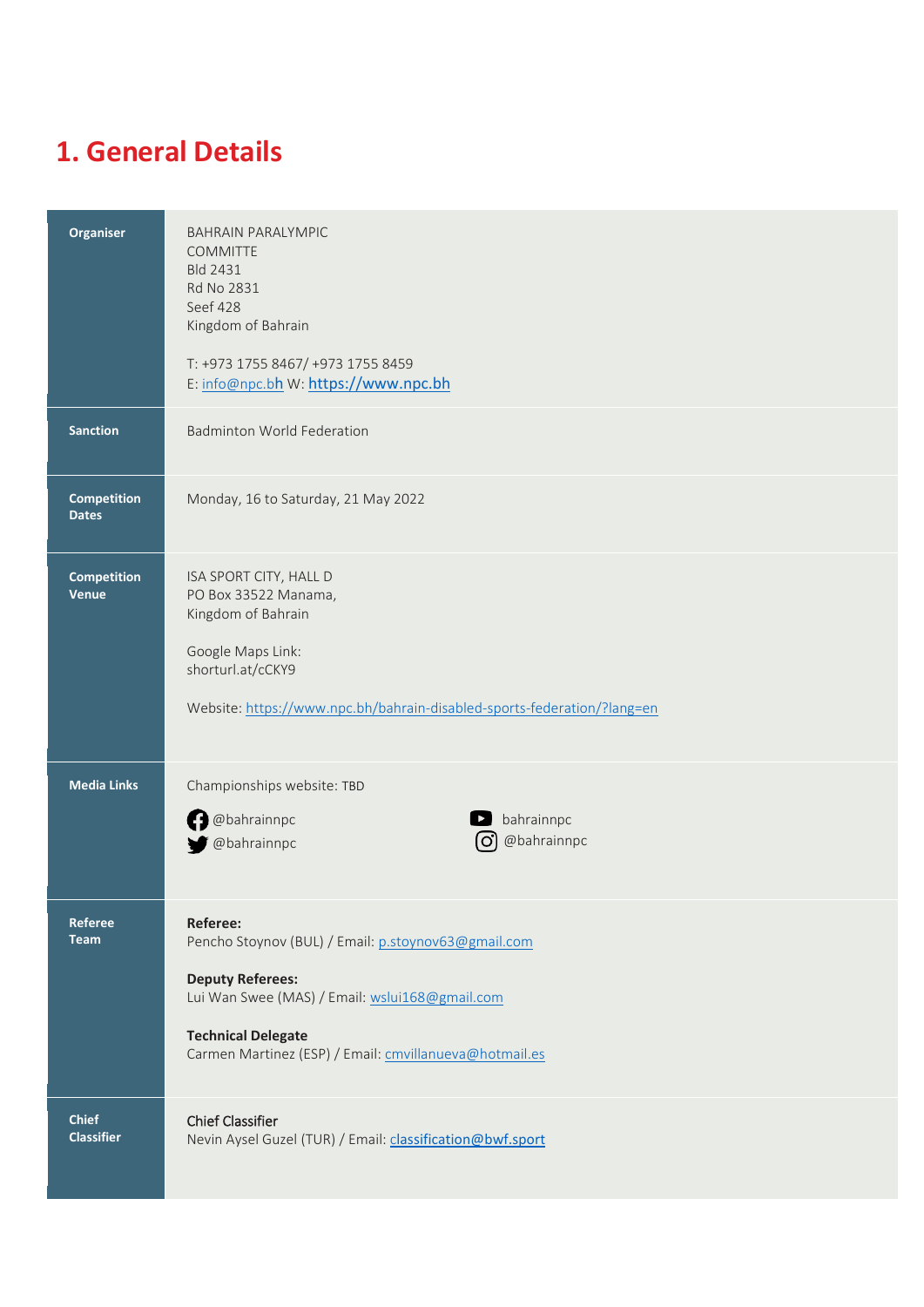| <b>Useful</b><br><b>Contacts</b>                                                  | <b>Host Contacts</b><br>Hasan Abdullatif<br>Executive Director - Sport & Initiative<br>ha@npc.bh<br>Khalid Al Bastaki<br>Manager - Strategy & International Affairs<br>kalbastaki@npc.bh<br>Latifa Buheji<br>Senior Associate - Sports Affairs<br>lbuhejji@npc.bh                                                                                                                                                                                                                                            |
|-----------------------------------------------------------------------------------|--------------------------------------------------------------------------------------------------------------------------------------------------------------------------------------------------------------------------------------------------------------------------------------------------------------------------------------------------------------------------------------------------------------------------------------------------------------------------------------------------------------|
| <b>Insurance</b><br>coverage                                                      | Players and all members of the national delegation shall hold valid insurance for damages of any nature caused<br>to third parties. Such insurance shall cover bodily injury, including medical and hospitalisation expenses incurred<br>in the host country, as well as all expenses and costs associated to repatriating the injured party to its country<br>of residence. Host and BWF will not be responsible for any medical cost incurred by participants through<br>participation at this tournament. |
| <b>Indemnity</b>                                                                  | To the extent permitted by applicable law, all players and members of the national delegation shall release the<br>BWF, the Tournament Organiser, and their respective officers, officials, employees, agents and<br>representatives, from any and all liability, damage, loss, cost or expense that such players and members of the<br>national delegation may incur as a result or in connection with their participation to the Tournament.                                                               |
| <b>Participant</b><br>Agreement<br>for Use of<br><b>Photographs</b><br>and Videos | Players and all members of the national delegation shall agree to give the BWF and the Tournament Organiser<br>full television and motion picture rights, including permission to film players and members of the national<br>delegation during all matches and activities around the Tournament, for any commercial, news or other<br>purpose together with the right to transfer such right, including without compensation.                                                                               |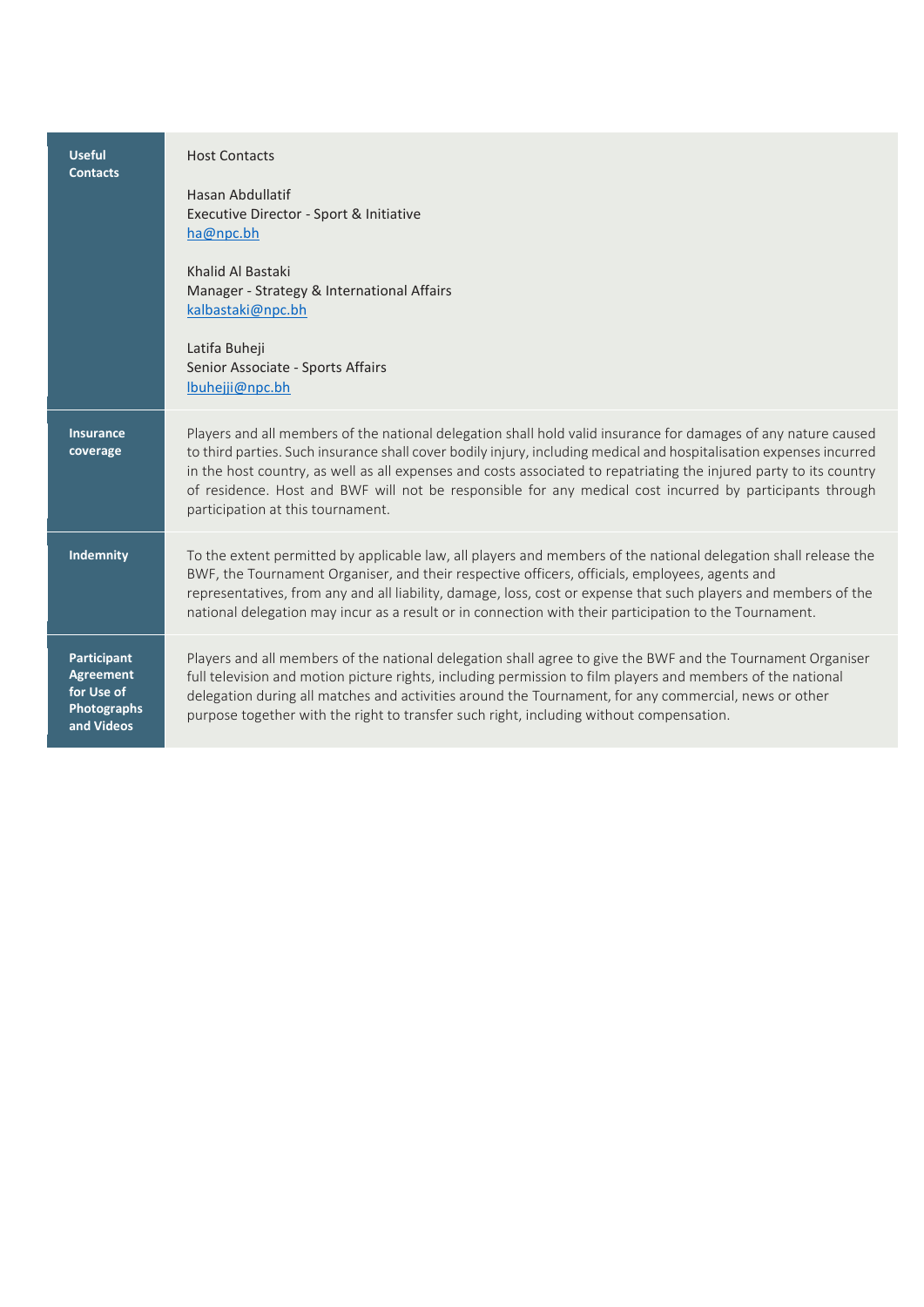# **2. Entry Details**

| <b>Entry Fees</b>                             | Player: USD100 Per person<br>Team Officials/Accompanying person: USD50 Per person<br>Visa Fee: USD30 Per person<br>Once entry fees are paid, it is non-refundable if the person does not attend the competition. Payment of<br>entry fee is required before an athlete or team officials/accompanying person can participate in the<br>tournament or use the services provided by the host.<br>Teams/players should make payment transfer of the entry fees by 2 May 2022. Please request for an invoice<br>and banking details from the organisers before making payment.                                                                            |                                                                                                                                         |  |  |
|-----------------------------------------------|-------------------------------------------------------------------------------------------------------------------------------------------------------------------------------------------------------------------------------------------------------------------------------------------------------------------------------------------------------------------------------------------------------------------------------------------------------------------------------------------------------------------------------------------------------------------------------------------------------------------------------------------------------|-----------------------------------------------------------------------------------------------------------------------------------------|--|--|
| <b>Regulations</b><br>(Conditions<br>of Play) | This tournament will be run in accordance with, but not limited to, the Badminton World Federation (BWF)<br>Statutes, General Competition Regulations (GCR), Para Badminton General Competition Regulations<br>(PBGCR) and BWF Para Badminton World Circuit Regulations. In the event of any dispute, the decision of<br>the Tournament Referee will be final.<br>This tournament will strictly enforce the Clothing, Equipment, and Advertising Regulations as outlined in the<br>BWF PBGCR. This includes restrictions of certain colours for shirts, shorts, and skirts to avoid issues with<br>virtual advertising on TV courts, as per GCR 21.7. |                                                                                                                                         |  |  |
| <b>Scoring</b><br><b>System</b>               | Best of three games to 21 points, as per the Laws of Badminton (BWF Statute 4.1)                                                                                                                                                                                                                                                                                                                                                                                                                                                                                                                                                                      |                                                                                                                                         |  |  |
| <b>Key Dates</b>                              | <b>Entry Deadline</b><br><b>World Ranking Date for M&amp;Q Report</b><br><b>Publication Date for M&amp;Q Report</b><br><b>World Ranking Date of Seeding Report</b><br><b>Publication Date for Seeding Report</b><br>Last Date to Withdraw without Penalty<br><b>Draw Date</b>                                                                                                                                                                                                                                                                                                                                                                         | Tuesday 5 April 2022<br>Not applicable<br>Not applicable<br>Not applicable<br>Not applicable<br>Sunday 1 May 2022<br>Sunday 15 May 2022 |  |  |

#### **Draws**

| <b>Events</b>   | <b>Wheelchair classes</b>                           |                      | <b>Standing classes</b>                                    |                 |             | <b>Short</b><br><b>Stature</b> |
|-----------------|-----------------------------------------------------|----------------------|------------------------------------------------------------|-----------------|-------------|--------------------------------|
|                 | <b>WH1</b>                                          | <b>WH 2</b>          | SL <sub>3</sub>                                            | <b>SL4</b>      | <b>SU 5</b> | SH <sub>6</sub>                |
| Men's Singles   | ⊠                                                   | $\bowtie$            | $\boxtimes$                                                | $\boxtimes$     | $\boxtimes$ | $\boxtimes$                    |
| Women's Singles | $\boxtimes$                                         | ⊠                    | ⊠                                                          | $\boxtimes$     | $\times$    | $\boxtimes$                    |
| Men's Doubles   | $0 \leftarrow \boxtimes \rightarrow 0$              |                      | $\oslash \leftarrow \boxtimes \rightarrow \oslash$         |                 | O(X)        | ⊠                              |
| Women's Doubles | $\boxtimes$ $\rightarrow$ 0<br>$\odot$ $\leftarrow$ |                      | $\boxtimes$ $\rightarrow$ 4<br>$\circledcirc$ $\leftarrow$ |                 |             |                                |
| Mixed Doubles   | $\oplus$                                            | $\rightarrow$ ①<br>M | (4)                                                        | $\rightarrow$ 4 |             |                                |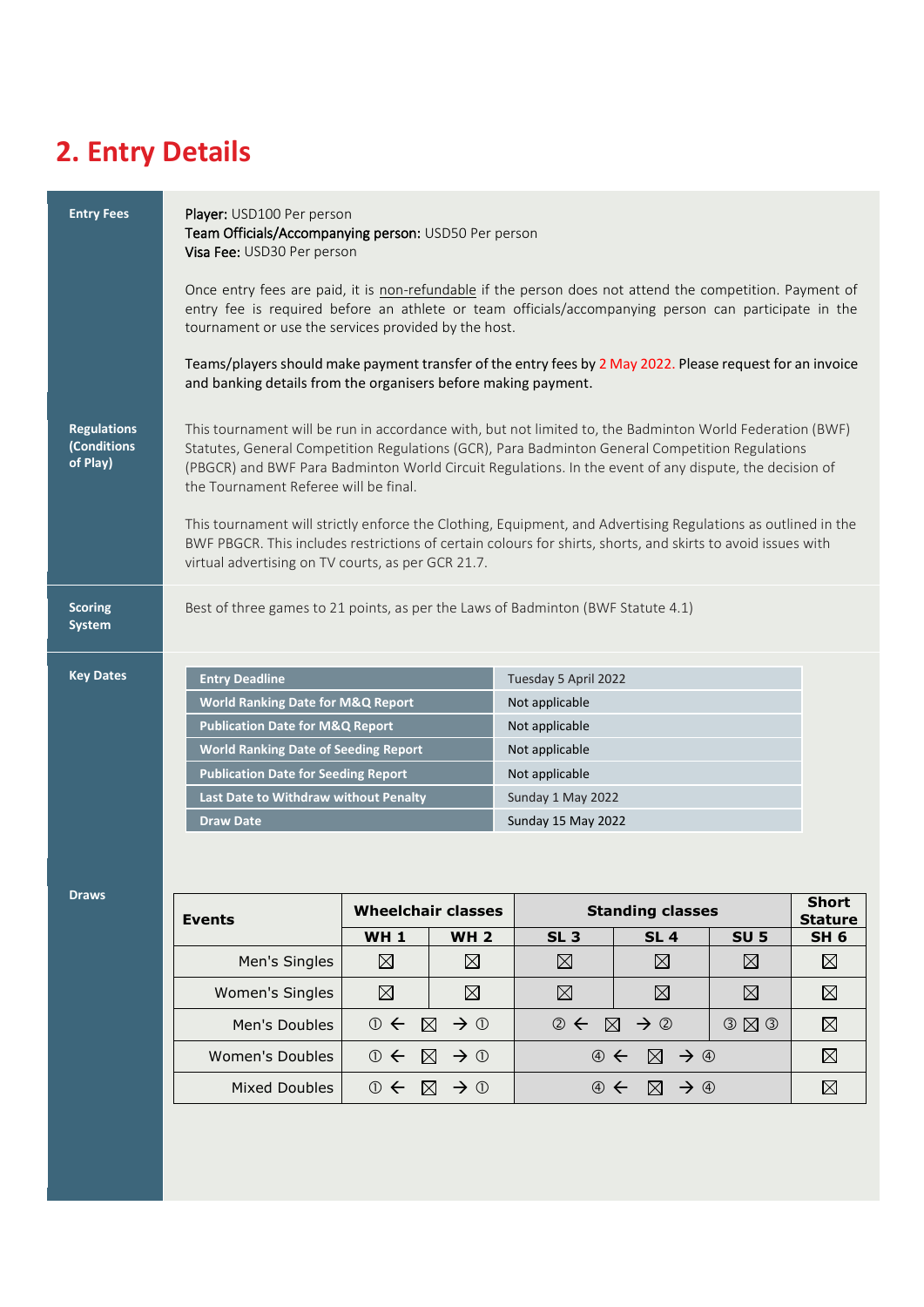|               | The following rule will apply for doubles and mixed: |                        |                              |                                                                    |                                                 |  |
|---------------|------------------------------------------------------|------------------------|------------------------------|--------------------------------------------------------------------|-------------------------------------------------|--|
| Sign          | Event                                                | <b>Sport Class</b>     | <b>Points</b>                | <b>Combinations</b><br><b>Permitted</b>                            | <b>NOT Allowed</b>                              |  |
| $\circled{1}$ | Men's Double<br>Women's Double<br>Mixed Double       | <b>WH 1 &amp; WH 2</b> | A maximum of 3 points        | WH $1 + WH$ 2<br>$(WH 1 + WH 1)$                                   | WH $2 + WH$ 2                                   |  |
| $\circled{2}$ | Men's Doubles                                        | SL 3 & SL 4            | A <b>maximum</b> of 7 points | $SL$ 3 + $SL$ 4<br>$(SL 3 + SL 3)$                                 | $SL 4 + SL 4$<br>$SL$ 3 + SU 5<br>$SL 4 + SU 5$ |  |
| $\circledS$   | Men's Doubles                                        | SU <sub>5</sub>        | No limitation                | $SU 5 + SU 5$<br>(or all other<br>combinations)                    |                                                 |  |
| $\circled{4}$ | Women's Doubles<br>Mixed Doubles                     | SL 3 to SU 5           | A <b>maximum</b> of 8 points | $SL$ 3 + SU 5<br>$SL 4 + SL 4$<br>$(SL 3 + SL 4)$<br>$SL_3 + SL_3$ | $SL 4 + SU 5$<br>$SU 5 + SU 5$                  |  |

#### **Minimum entries**

**Online Entry – Internation al Entries**

If there are less than four (4) entries or less than two (2) represented countries in a particular event, then events may be combined – Sport Classes and or men & women – in accordance with Para-Badminton General Competition Regulation 9.1.4 and 9.1.5

Entries for this tournament must be done by the Member Association using the BWF Online Group Entry system, using the following link:

[https://bwfpara.tournamentsoftware.com/tournament/848DEE9A-4182-4014-95FB-](https://bwfpara.tournamentsoftware.com/tournament/848DEE9A-4182-4014-95FB-B3A3621B706F)[B3A3621B706F](https://bwfpara.tournamentsoftware.com/tournament/848DEE9A-4182-4014-95FB-B3A3621B706F)

If the Member Association requires a username and password to access the system, please contact the BWF at the following email address: [s.ramachandran@bwfbadminton.org](mailto:s.ramachandran@bwfbadminton.org) o[r hj.yee@bwfbadminton.org](mailto:hj.yee@bwfbadminton.org)

The entry deadline is Tuesday, 5 April 2022 at 23:59, BWF Headquarters time (+08:00 hrs GMT). Late entries will not be accepted.

After the entry deadline, the BWF Online Group Entry System will send notification to all participating Member Associations confirming receipt of final entries.

Receipt of this notification is the conclusive evidence of receipt of entries before the deadline.

Member Associations should contact BWF immediately if such notice is not received by Wednesday, 6 April at 12:00 hrs BWF Headquarters time.

If no objection is received by BWF by Thursday, 7 April at 23:59 hrs BWF Headquarters time, the entries shall be deemed to be correct. No complaints/objections will be entertained after this point.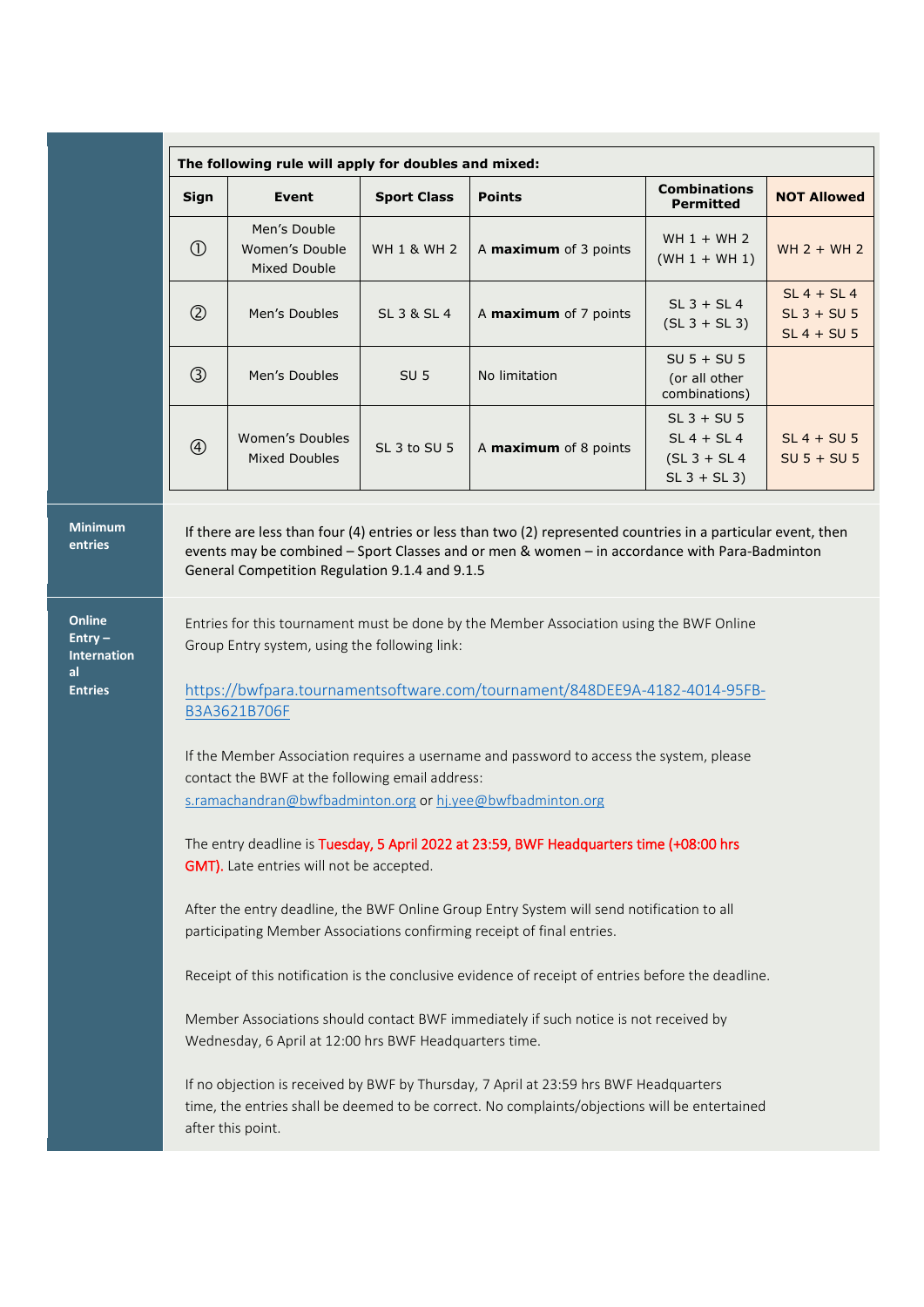**Classification** Any new player wishing to participate in this tournament will need to be classified according to the BWF Para-Badminton Classification Regulations.

> Players with a Sport Class Status N, R, or FRD (Fixed Review Date) must take part in Classification / Player Evaluation at the tournament.

The medical forms for players with Sport Class Status N, R, or FRD must be submitted together with the entries and should be emailed to [classification@bwf.sport](mailto:classification@bwf.sport)

Player Medical Information Form and Player Evaluation Consent Form can be downloaded from the BWF website [\(link\)](http://bwfcorporate.com/para-badminton/classification/)

Please submit your forms by: **Tuesday 12 April (11:59 PM Kuala Lumpur time)**

You must confirm with the Chief Classifier of your document submission. Failure to submit classification forms by the date stated above may affect the entry of the player.

See PBGCR Section 5.5.5 – Para-Badminton Classification Regulations [http://bwfcorporate.com/statutes/\)](http://bwfcorporate.com/statutes/)

Classification Meeting to be conducted on

- Friday 13 May 2022 at 19:00 hours
- Saturday 14 May 2022 at 19:00 hours

Classification is scheduled to be conducted on:

- Saturday 14 May 2022 and
- Sunday 15 May 2022

In order for the BWF to properly manage classification, countries with players requiring classification are required to email BWF and notify how many players will need classification.

Players from Asia requiring classification are required to arrive on Friday 13 May 2022.

Only one (1) panel of classifiers are available for this tournament. Any protest or further review by a second panel can only be conducted at another tournament.

**Withdrawals** The management of withdrawals will be run in accordance with BWF PBGCR 13 and 14

Member Associations can withdraw their entries through the BWF Online Group Entry system until the last date of withdrawal without penalty (see Key Dates Section).

Withdrawals made after this date will incur a penalty in accordance with the BWF Table of Offences and Penalties (BWF Statute 2.6).

Please ensure that the Tournament Referee and Host Organiser are notified immediately in writing, clearly stating the reason for the withdrawal.

If a Member Association needs to withdraw any entries once players have arrived in the host city, notification of withdrawal must be made by the Team Manager in person to the Tournament Referee, or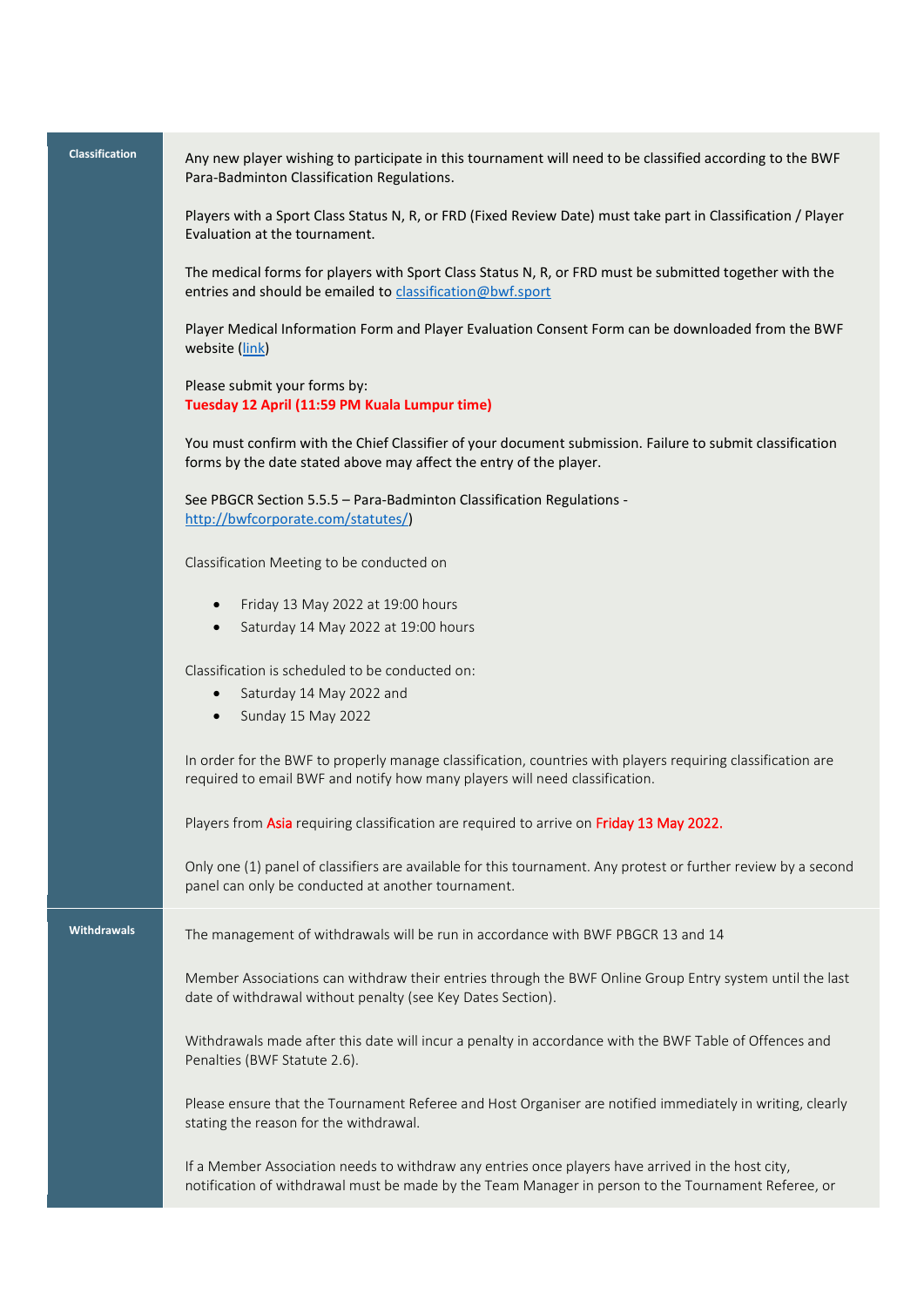Deputy Referee(s), and must also be confirmed in writing to:

Referee: Pentcho Stoynov (BUL) Email[: p.stoynov63@gmail.com](mailto:p.stoynov63@gmail.com) Technical Delegate: Carmen Martinez; Email[: cmvillanueva@hotmail.es](mailto:cmvillanueva@hotmail.es) Host Organiser Contact: Latifa Buheji : Email: *buhejji@npc.bh*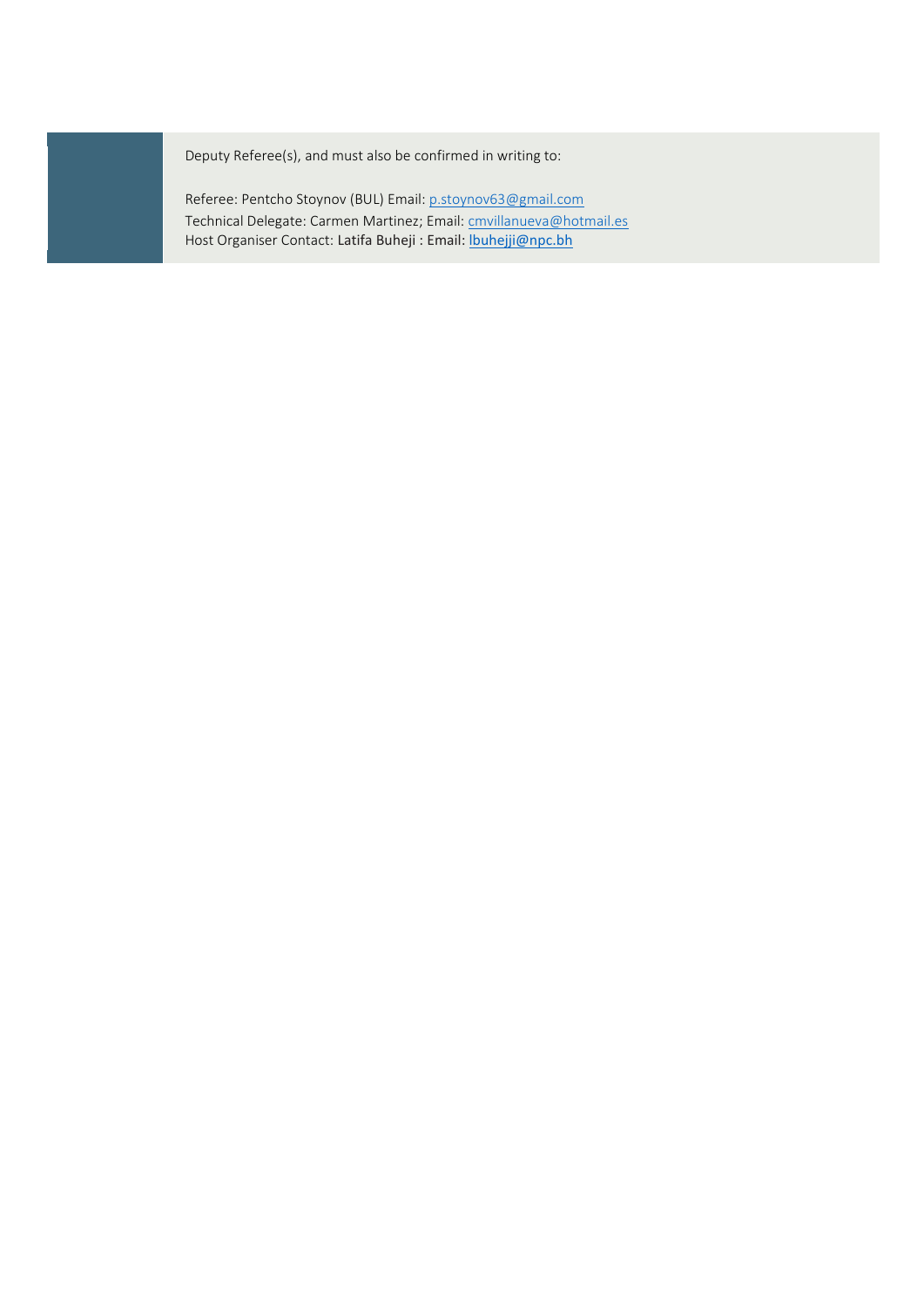# **3. Tournament Details**

| <b>Competition Schedule</b>  |                                | Day                                                       | <b>Event</b>   | <b>Start</b>                                                                       | End   |
|------------------------------|--------------------------------|-----------------------------------------------------------|----------------|------------------------------------------------------------------------------------|-------|
|                              |                                | Monday<br>16 <sup>th</sup> May                            | MS/WS/MD/WD/XD | 09:00                                                                              | 21:00 |
|                              |                                | Tuesday<br>17th May                                       | MS/WS/MD/WD/XD | 09:00                                                                              | 21:00 |
|                              |                                | Wednesday<br>18 <sup>th</sup> May                         | MS/WS/MD/WD/XD | 09:00                                                                              | 21:00 |
|                              |                                | Thursday<br>19th May                                      | MS/WS/MD/WD/XD | 09:00                                                                              | 21:00 |
|                              |                                | Friday<br>20 <sup>th</sup> May                            | MS/WS/MD/WD/XD | 09:00                                                                              | 21:00 |
|                              |                                | Saturday<br>21st May                                      | MS/WS/MD/WD/XD | 10:00                                                                              | 14:00 |
|                              |                                | and BWF and all end times are approximate.                |                | Times and order of play may be changed at the discretion of the Tournament Referee |       |
| <b>Official Shuttle</b>      | <b>TBD</b>                     |                                                           |                |                                                                                    |       |
| <b>Number of courts</b>      | <b>TBD</b>                     |                                                           |                |                                                                                    |       |
| <b>Wheelchair floor type</b> | Wooden                         |                                                           |                |                                                                                    |       |
| <b>Practice Facilities</b>   | Practice Facility Information: |                                                           |                |                                                                                    |       |
|                              |                                | • Location: ISA SPORT CITY - HALL D                       |                |                                                                                    |       |
|                              |                                | • Number of Courts: TBD                                   |                |                                                                                    |       |
|                              |                                | · Schedule: TBD<br>• Booking/Reservation information: TBD |                |                                                                                    |       |
|                              |                                |                                                           |                |                                                                                    |       |
|                              |                                | <b>Competition Courts Information:</b>                    |                |                                                                                    |       |
|                              |                                | • Schedule:                                               |                |                                                                                    |       |
|                              |                                | • Booking/Reservation Information:                        |                |                                                                                    |       |
|                              |                                | • Court Mat Color:                                        |                |                                                                                    |       |
| <b>Player Facilities</b>     |                                | <b>Stringing Services:</b>                                |                |                                                                                    |       |
|                              |                                | • Location: TBD                                           |                |                                                                                    |       |
|                              |                                | · Schedule: TBD                                           |                |                                                                                    |       |
|                              |                                | • Cost: TBD                                               |                |                                                                                    |       |
|                              |                                | • Other: TBD                                              |                |                                                                                    |       |
|                              |                                |                                                           |                |                                                                                    |       |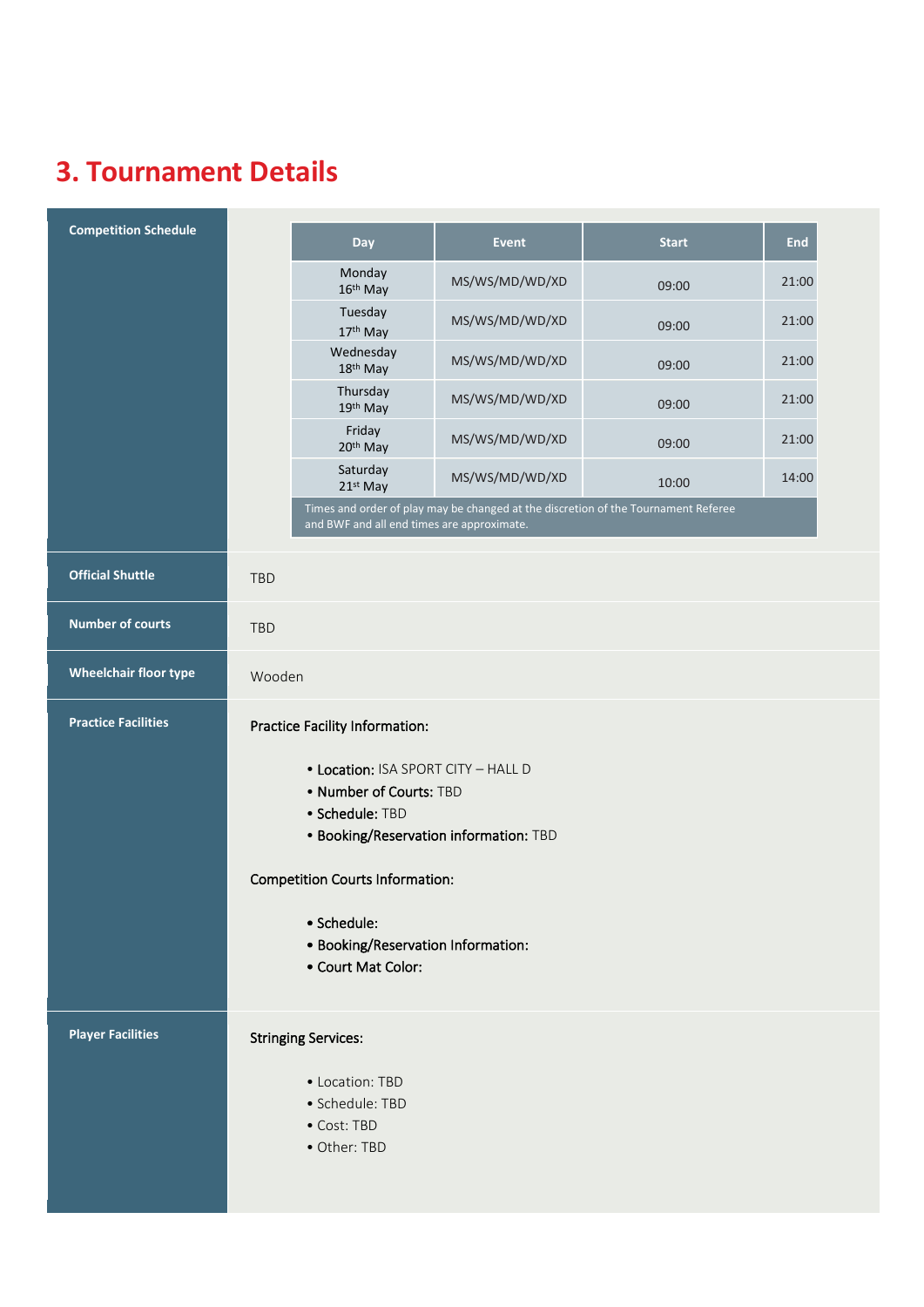|                                          | Wheelchair & Prosthetic Repair Services:                                                                                                                                                                                                                                                                                                                                                                                                                                                                                                                                                                                                                                                                                                                          |
|------------------------------------------|-------------------------------------------------------------------------------------------------------------------------------------------------------------------------------------------------------------------------------------------------------------------------------------------------------------------------------------------------------------------------------------------------------------------------------------------------------------------------------------------------------------------------------------------------------------------------------------------------------------------------------------------------------------------------------------------------------------------------------------------------------------------|
|                                          | • Location: TBD<br>· Schedule: TBD<br>• Cost: TBD<br>• Other: TBD                                                                                                                                                                                                                                                                                                                                                                                                                                                                                                                                                                                                                                                                                                 |
| Team Managers'<br><b>Meeting</b>         | The Team Managers' Meeting will be held on:<br>Date: Sunday 15th May 2022<br>Time: 15:30 hrs<br>Location: TBD<br>It is mandatory for all participating Member Associations (represented by designated Team<br>Manager) to attend the Team Managers' Meeting. Member Associations will be penalised for<br>failing to attend, in accordance with the BWF Table of Offences and Penalties (Para Badminton)<br>(BWF Statute 2.6).                                                                                                                                                                                                                                                                                                                                    |
|                                          | Member Associations are allowed to request representation by another Member Association,<br>provided that the Tournament Referee is notified in advance and approves.                                                                                                                                                                                                                                                                                                                                                                                                                                                                                                                                                                                             |
| <b>Umpire Briefing</b>                   | The Umpire Briefing will be held on:<br>• Date: Sunday 15th May<br>· Time: 16:30 hours<br>• Location: TBD                                                                                                                                                                                                                                                                                                                                                                                                                                                                                                                                                                                                                                                         |
| <b>Presentation</b><br><b>Ceremonies</b> | All prize ceremonies will take place on Saturday 21 <sup>st</sup> May immediately after the conclusion of<br>final matches. Medals/trophies/other will be presented to all champions, finalists, and semi<br>finalists<br>In accordance with Player Commitment Regulations (BWF Statue 5.3.6), all players participating<br>in the finals of a tournament must attend the final ceremonies directly after the match or must<br>follow the instructions given by the organisers regarding ceremony protocol.<br>No equipment, including rackets and flags, are allowed to be brought onto the podium.<br>Clothing worn during the ceremony must be in accordance with the BWF GCR. Wheelchair<br>players are required to attend the ceremony in their wheelchairs. |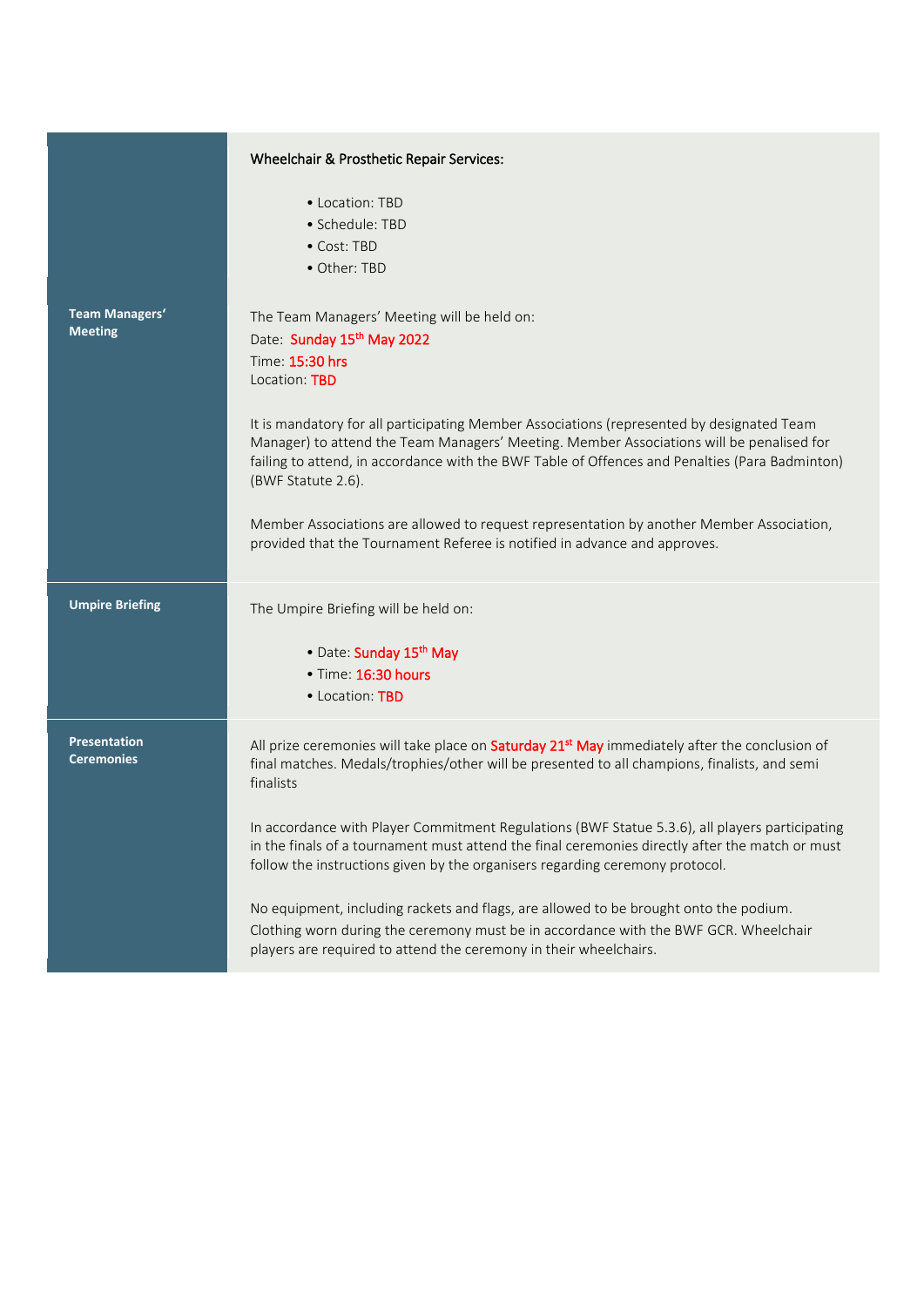| <b>Accreditation</b>       | Access to Tournament venues and other services is provided through personalised and<br>photographic accreditation.                                                                                                                                 |                                                          |                                                                                                                                                                                                        |
|----------------------------|----------------------------------------------------------------------------------------------------------------------------------------------------------------------------------------------------------------------------------------------------|----------------------------------------------------------|--------------------------------------------------------------------------------------------------------------------------------------------------------------------------------------------------------|
|                            | <b>Number of Member</b><br><b>Association Players</b>                                                                                                                                                                                              | <b>Number of Team Officials</b><br><b>Accreditations</b> |                                                                                                                                                                                                        |
|                            | Three or less                                                                                                                                                                                                                                      | $\mathbf{1}$                                             |                                                                                                                                                                                                        |
|                            | Four to Seven                                                                                                                                                                                                                                      | 3                                                        |                                                                                                                                                                                                        |
|                            | Eight to 15                                                                                                                                                                                                                                        | 4                                                        |                                                                                                                                                                                                        |
|                            | 16 or more                                                                                                                                                                                                                                         | 5                                                        |                                                                                                                                                                                                        |
|                            | Please contact s.sabron@bwf.sport                                                                                                                                                                                                                  |                                                          | Any additional team officials that teams would like to bring will require the approval of the BWF.<br>The price of entry fee is chargeable to replace any lost or damaged accreditation passes on each |
|                            | occasion, charged to the respective Member Association.                                                                                                                                                                                            |                                                          |                                                                                                                                                                                                        |
|                            | The tournament reserves the right to refuse entry into any accredited venue or area or service<br>(e.g. transportation) as a result of damaged or missing accreditation.                                                                           |                                                          |                                                                                                                                                                                                        |
|                            | The fraudulent use of accreditation is strictly prohibited, and will result in access rights being<br>removed, and penalties being applied.                                                                                                        |                                                          |                                                                                                                                                                                                        |
| <b>Medical Services</b>    | A medical team will be available during the tournament.                                                                                                                                                                                            |                                                          |                                                                                                                                                                                                        |
| <b>Anti-Doping</b>         | of-competition and in-competition with the collection of urine and/or blood samples.                                                                                                                                                               |                                                          | Doping control in badminton, in accordance with BWF Anti-Doping Regulations, is conducted out-                                                                                                         |
|                            | Athletes are responsible for any substance found in their body. Before an athlete takes any<br>medication, they should check with their doctor, and if necessary, get a Therapeutic Use<br>Exemption (TUE).                                        |                                                          |                                                                                                                                                                                                        |
|                            | For more information about anti-doping, please visit the BWF website:                                                                                                                                                                              |                                                          |                                                                                                                                                                                                        |
|                            | https://corporate.bwfbadminton.com/integrity/anti-doping-overview/                                                                                                                                                                                 |                                                          |                                                                                                                                                                                                        |
| <b>Badminton Integrity</b> | Section 2.4 of the BWF Statutes (Code of Conduct in Relation to Betting, Wagering and Irregular<br>Match Results) relates to anti-corruption and anti-match manipulation, and this code applies to<br>all participants at this tournament.         |                                                          |                                                                                                                                                                                                        |
|                            | To protect the integrity of BWF sanctioned tournaments, participants are not allowed to bet in<br>any way on badminton matches, respect the principle of fair play, and shall not attempt to<br>influence the course or result of a game or match. |                                                          |                                                                                                                                                                                                        |
|                            | Every person has an obligation to report to the BWF any approaches by anyone to gather inside<br>information or to change the outcome of a matches.                                                                                                |                                                          |                                                                                                                                                                                                        |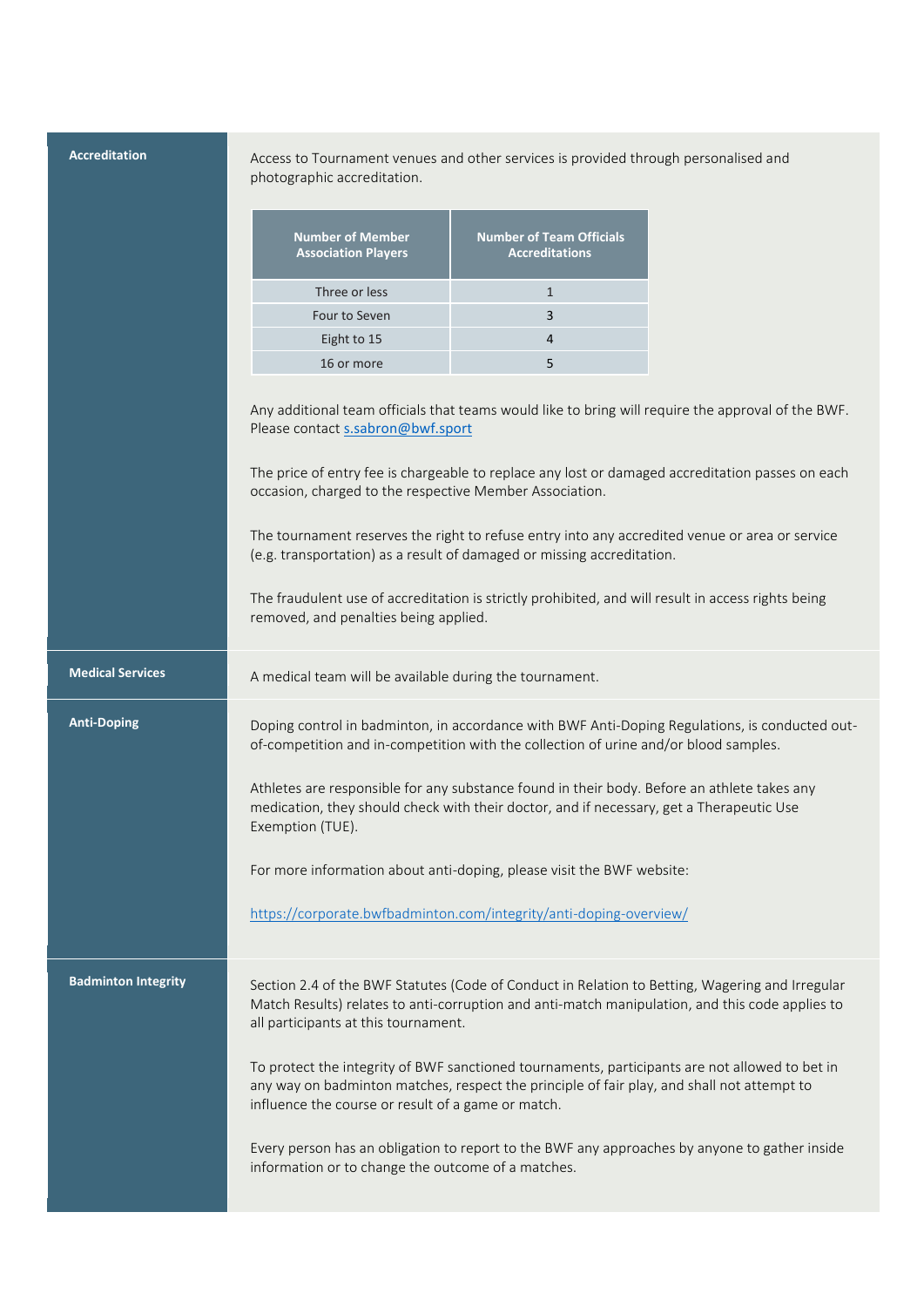|                                                      | For more information, please refer to BWF's website:                                                                                                                                          |
|------------------------------------------------------|-----------------------------------------------------------------------------------------------------------------------------------------------------------------------------------------------|
|                                                      | https://corporate.bwfbadminton.com/integrity/anti-match-fixing-overview/                                                                                                                      |
| <b>Compliance with</b><br><b>General Competition</b> | $GCR$ 7.9:                                                                                                                                                                                    |
| <b>Regulations Clause 7.9</b>                        | "In making or authorising entries, the Member concerned is reconfirming its acceptance, and<br>acceptance by the Players being entered, of the BWF's regulations and Disciplinary processes." |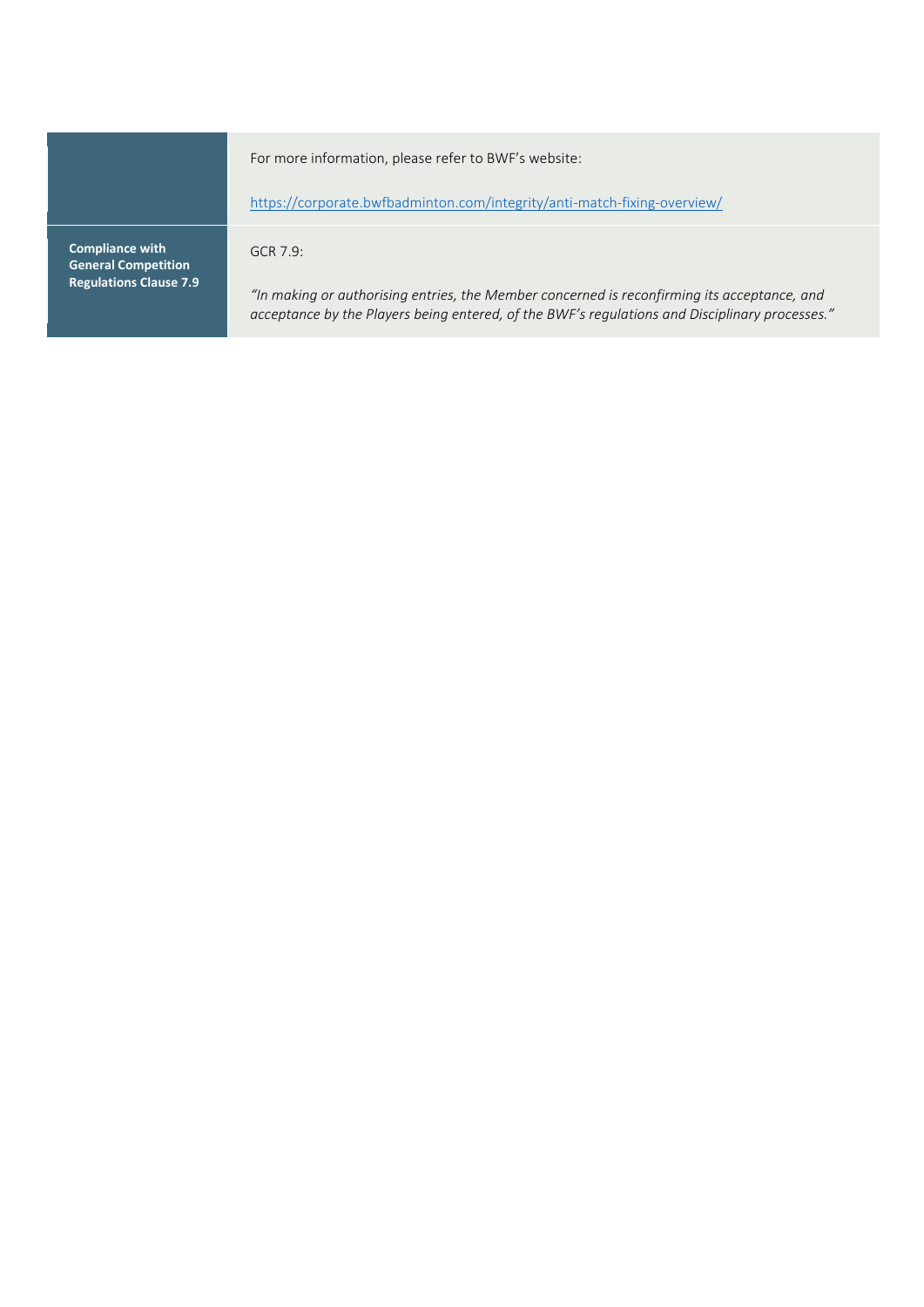## **4. Travel & Visa Details**

| <b>Transport</b>          | Complimentary transportation will be provided by the tournament between the official venues:<br>competition venue, official hotel(s), practice venue (if separate from the competition venue), and<br>the following transportation hubs:<br>Hotel - Venue - Hotel<br>$\bullet$<br>BAHRAIN INTERNATIONAL AIRPORT (BAH)<br>$\bullet$                                                                                                                                                            |
|---------------------------|-----------------------------------------------------------------------------------------------------------------------------------------------------------------------------------------------------------------------------------------------------------------------------------------------------------------------------------------------------------------------------------------------------------------------------------------------------------------------------------------------|
|                           | To request transportation, please complete and return the Transportation Request Form by<br>Friday 19 April 2022 to INSERT EMAIL<br><b>COORDINATOR'S NAME: TBC</b><br><b>PHONE NUMBER: TBD</b>                                                                                                                                                                                                                                                                                                |
| <b>Visas</b>              | If a visa is required to enter Bahrain, we can provide a letter of invitation to assist with your<br>application.                                                                                                                                                                                                                                                                                                                                                                             |
|                           | Please complete and return the Visa Support Request Form by Tuesday 12 April 2022                                                                                                                                                                                                                                                                                                                                                                                                             |
|                           | The tournament host and hosting Member Association will only communicate with a Member<br>Association, and the hosting Member Association will only provide a visa support letter if the<br>form is completed accurately and comprehensively, and supporting documentation is provided,<br>where requested.                                                                                                                                                                                   |
|                           | The tournament host and hosting Member Association accepts no responsibility for withdrawals<br>made due to late or refused visa applications.                                                                                                                                                                                                                                                                                                                                                |
|                           | It is the responsibility of the Member Association to apply for the necessary visas in sufficient<br>time, and all matters should be directed to the Embassy in charge.                                                                                                                                                                                                                                                                                                                       |
|                           | Any visa support letter issued by the tournament host does not guarantee entry into Bahrain; the<br>final decision is made the Government of Bahrain                                                                                                                                                                                                                                                                                                                                          |
| <b>COVID-19 Protocols</b> | As per BWF guidelines, a COVID-19 RT-PCR pre arrival test is mandatory for all tournaments for<br>players, team officials that are participating at the tournament. Everyone is required to submit<br>the results of their test within 72 hours of arriving in Bahrain. Local players and team officials in<br>Bahrain are also required to do the same. Only those with negative PCR test are allowed to<br>participate in the tournament. Please submit your results to s.sabron@bwf.sport. |
|                           | Any additional COVID-19 tests costs are to be borne by the participants. The price and further<br>details on protocols will be shared at a later date.                                                                                                                                                                                                                                                                                                                                        |
|                           | It is recommended that participants seek insurance coverage for COVID-19 related illness including<br>but not limited to hospitalization and repatriation cost. The host or the BWF will not be responsible<br>for any medical cost relating to COVID-19.                                                                                                                                                                                                                                     |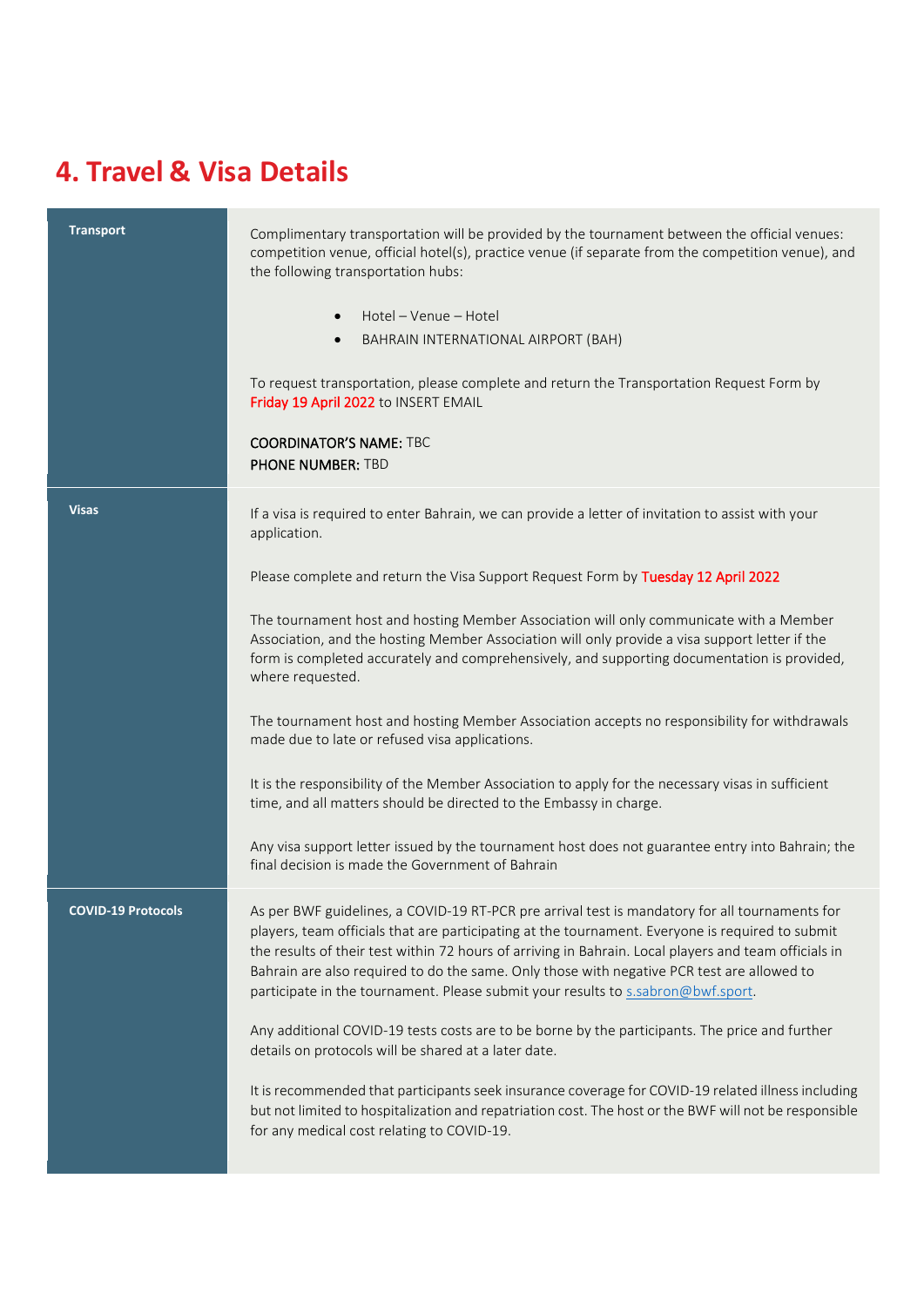#### **5. Accommodation Details**

You are required to book the accommodation at Swiss-Belhotel Seef through the organisers in order to receive other services such as airport transfers and transport between hotel and venue.

| Official hotel(s)              |                                                  |  |
|--------------------------------|--------------------------------------------------|--|
| <b>Hotel Name</b>              | Swiss-Belhotel Seef                              |  |
| Address                        | Building 1012, Road 2813, Seef, Bahrain          |  |
| <b>Rooms</b><br>available      | 100                                              |  |
| Wheelchair<br>Adapted<br>rooms | 2                                                |  |
| Rates                          | Single Room per night = $$135$<br>$\bullet$      |  |
|                                | Double Room per night person = \$90<br>$\bullet$ |  |

Please complete and return the Accommodation Request Form by Friday 19 April 2022.

- Any PCR tests required by any of the participants would be billed separately and expenses would be covered by the participants/teams.
- The accommodation fees are inclusive of tax, full board (3 meals) and transportation to and from the airport and venues.
- Invoice does not include Visa fees, extra luggage fees or other fees applicable.
- Bank Transfer Charges are paid by the sender, please submit a proof of transfer to [finance@npc.bh](mailto:finance@npc.bh)
- Any refund will be in accordance to the hotel policy. Hotel prices stated are subject to government tax.
- Terms & Conditions applies.

#### Payable to:

Account Name: Bahrain Paralympic Committee Bank: Kuwait Finance House Bank Address: Bahrain Trade Center, Manama, Bahrain Account Number: 991010006089 IBAN Number: BH25KFHO00991010006089 SWIFT: KFHOBHBM